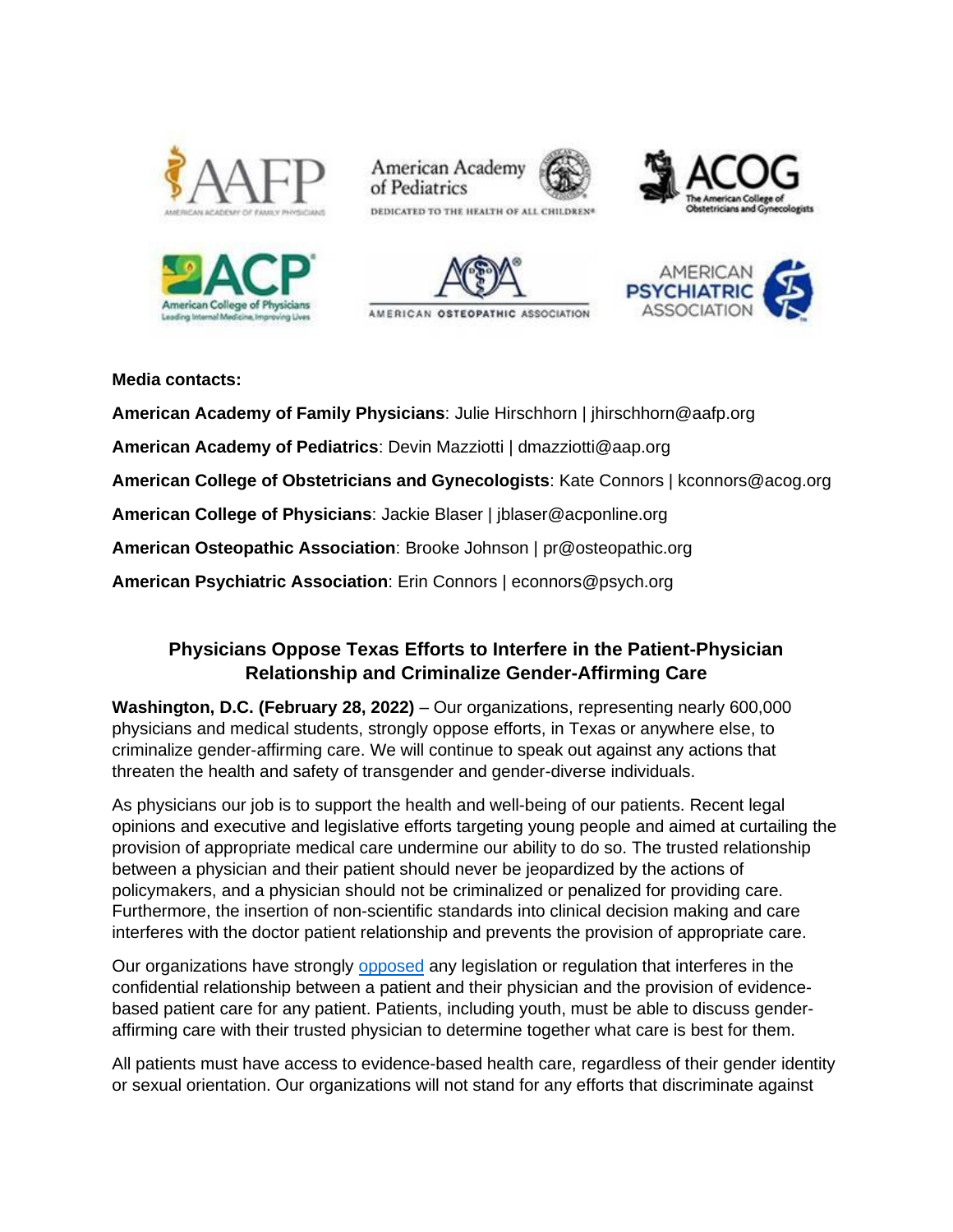transgender and gender-diverse individuals and cause harm to their health and well-being. We will continue to advocate to ensure their health needs are met and supported, not put in danger.

### *###*

### *About the American Academy of Family Physicians*

*Founded in 1947, the AAFP represents 133,500 physicians and medical students nationwide. It is the largest medical society devoted solely to primary care. Family physicians conduct approximately one in five office visits -- that's 192 million visits annually or 48 percent more than the next most visited medical specialty. Today, family physicians provide more care for America's underserved and rural populations than any other medical specialty. Family medicine's cornerstone is an ongoing, personal patient-physician relationship focused on integrated care. To learn more about the specialty of family medicine, the AAFP's positions on issues and clinical care, and for downloadable multi-media highlighting family medicine, visit www.aafp.org/media. For information about health care, health conditions and wellness, please visit the AAFP's award-winning consumer website, [www.familydoctor.org.](http://www.familydoctor.org/)*

# *About the American Academy of Pediatrics*

*The American Academy of Pediatrics is an organization of 67,000 primary care pediatricians, pediatric medical subspecialists and pediatric surgical specialists dedicated to the health, safety and well-being of infants, children, adolescents and young adults. For more information, visit [www.aap.org](http://www.aap.org/) and follow us on Twitter @AmerAcadPeds.*

# *About the American College of Obstetricians and Gynecologists*

*The American College of Obstetricians and Gynecologists (ACOG) is the nation's leading group of physicians providing health care for women. As a private, voluntary, nonprofit membership organization of more than 62,000 members, ACOG strongly advocates for quality health care for women, maintains the highest standards of clinical practice and continuing education of its members, promotes patient education, and increases awareness among its members and the public of the changing issues facing women's health care. [www.acog.org.](http://www.acog.org/)*

### *About the American College of Physicians*

*The [American College of Physicians](https://nam02.safelinks.protection.outlook.com/?url=http%3A%2F%2Fwww.acponline.org%2F&data=02%7C01%7Cjposlosky%40aap.org%7C2104b724d37c466fc3d508d6debb2784%7C686a5effab4f4bad8f3a22a2632445b9%7C0%7C0%7C636941292734161333&sdata=pBli%2BMQtb1NDTMUOf3MzPEkFvsoeuwHOhkUscghR8E4%3D&reserved=0) is the largest medical specialty organization in the United States with members in more than 145 countries worldwide. ACP membership includes 161,000 internal medicine physicians (internists), related subspecialists, and medical students. Internal medicine physicians are specialists who apply scientific knowledge and clinical expertise to the diagnosis, treatment, and compassionate care of adults across the spectrum from health to complex illness. Follow ACP on [Twitter,](https://nam02.safelinks.protection.outlook.com/?url=http%3A%2F%2Fwww.twitter.com%2Facpinternists&data=02%7C01%7Cjposlosky%40aap.org%7C2104b724d37c466fc3d508d6debb2784%7C686a5effab4f4bad8f3a22a2632445b9%7C0%7C0%7C636941292734161333&sdata=%2FOLByj%2FAw0wUr0Ng2h81P%2F7N1EleyM2EAtPxSFcsV0E%3D&reserved=0) [Facebook,](https://nam02.safelinks.protection.outlook.com/?url=http%3A%2F%2Fwww.facebook.com%2Facpinternists&data=02%7C01%7Cjposlosky%40aap.org%7C2104b724d37c466fc3d508d6debb2784%7C686a5effab4f4bad8f3a22a2632445b9%7C0%7C0%7C636941292734171326&sdata=LIUNvi5mMdPK2iniilq6TFlK5nu4UXxvSh81WuV5Unk%3D&reserved=0) and [Instagram.](https://nam02.safelinks.protection.outlook.com/?url=https%3A%2F%2Fwww.instagram.com%2Facpinternists%2F&data=02%7C01%7Cjposlosky%40aap.org%7C2104b724d37c466fc3d508d6debb2784%7C686a5effab4f4bad8f3a22a2632445b9%7C0%7C0%7C636941292734171326&sdata=0xhq5IOJaknCCU17fbEXAQOvFtCv8%2FMF8K1nxJQceLM%3D&reserved=0)*

# *About the American Osteopathic Association*

*The American Osteopathic Association (AOA) represents more than 168,000 osteopathic physicians (DOs) and osteopathic medical students; promotes public health; encourages scientific research; serves as the primary certifying body for DOs; and is the accrediting agency for osteopathic medical schools. To learn more about DOs and the osteopathic philosophy of medicine, visit [www.osteopathic.org.](http://www.osteopathic.org/)* 

# *About the American Psychiatric Association*

*The American Psychiatric Association, founded in 1844, is the oldest medical association in the country. The APA is also the largest psychiatric association in the world with more than 37,400 physician members specializing in the diagnosis, treatment, prevention and research of mental illnesses. APA's*